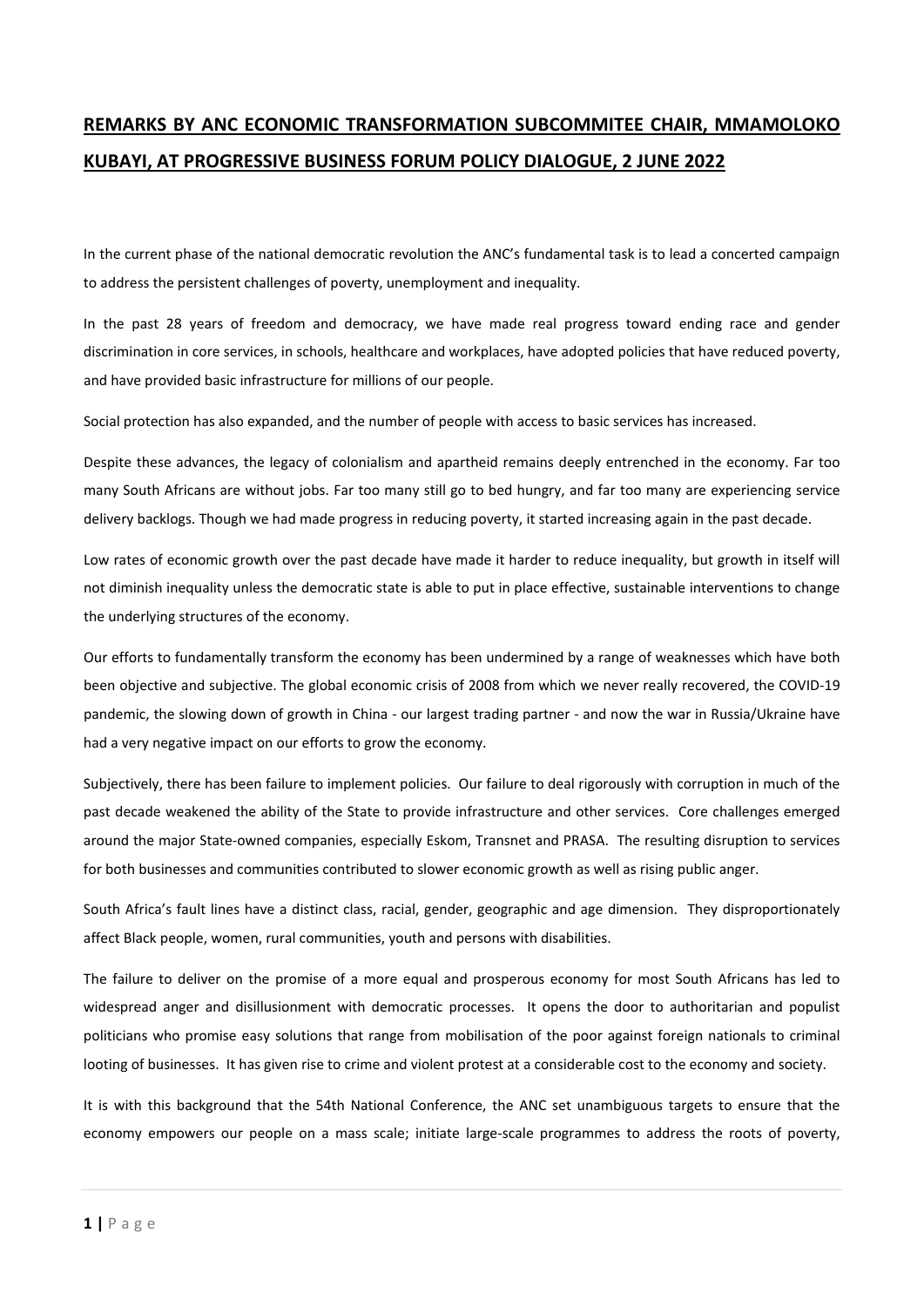joblessness and inequality; and intensify efforts to bring together government, the labour movement, business and communities in a social compact to achieve our core aim of a more inclusive economy and a more united society.

Progress has been made in implementing a number of the economic policy resolutions adopted at the ANC's 54th National Conference. This includes progress made in fighting corruption and State Capture, as well as through the reconfiguration of the security cluster.

Through a compacting process, government was able to develop the Economic Reconstruction and Recovery Plan (ERRP) which was negotiated between government, business, labour and community representatives.

The ERRP enabled interventions to restore energy security, interventions to stabilise state owned companies and strengthen state capacity, interventions to promote increased investment and infrastructure investment in particular, the implementation of a minimum wage system, the strengthening of competition policy, including strengthened regulation of uncompetitive structures, as well as the pursuit of a balanced path of macroeconomic management. From Macroeconomic perspective, we have controlled inflation and maintained an effective, progressive tax system that has permitted government to extend basic services to households that cannot afford to pay for them.

Due in part to the impact of the COVID-19 pandemic, there has been closer co-operation and compacting among social partners – government, business, labour and communities – as mandated by the 54th National Conference. Still, significant scope exists to deepen the process of social compacting around a common programme to achieve agreed economic objectives.

In certain other areas, progress in implementing our resolutions has not been adequate. We have not had sufficient support to amend the Constitution to allow for land expropriation without compensation in certain circumstances, although there has been progress with the passing of the expropriation legislation and strengthening of land redistribution processes.

We have not corrected the historical anomaly that the SA Reserve Bank has private shareholders. This is partly due to concerns of possible negative unintended consequences of a move to public ownership. These include the undue enrichment of private speculators who have been lobbying for such an intervention as they hope to make massive financial gains from the process at the expense of South Africa and cost to the fiscus.

This is a confirmation that our approach to policy implementation is guided by the balance of evidence. At all times we scientifically assess the impact and logic of our policy against objective reality, so that we can avoid populism and easy victories.

The objective of reducing huge pay gaps in the private sector has not been effectively advanced, although improved education and training outcomes should assist in expanding the pool of skills and structurally begin to reduce the gap.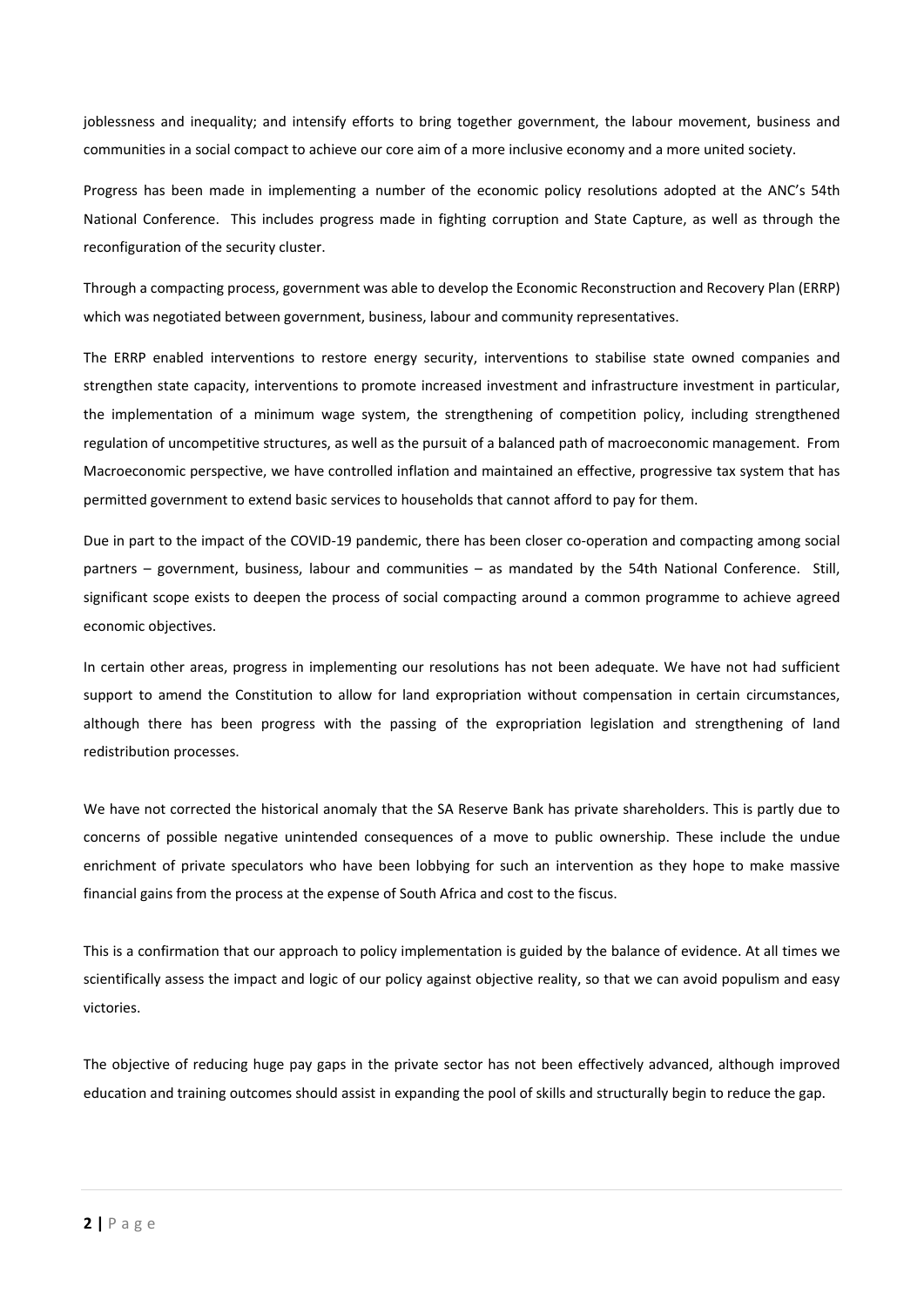The resolution to advance tourism as a key growth and job creation sector was impacted negatively by the COVID-19 pandemic. Limited progress was made in considering new wealth taxes, although SARS did improve systems to reduce tax evasion and illicit financial flows.

Discussions continue on strengthening the State-owned mining company and on establishing the Postbank as a State Bank, but no decisive progress has been made in these areas.

We also have to be cognizant that South Africa is a small, open economy that operates within a globalized and globalizing world economy. Therefore, events that happen elsewhere in the world impact upon the strategies and efforts we employ to achieve growth.

In terms of geopolitics, the shift in manufacturing to Asia has resulted in trade wars over the past decade, which seem likely to change the direction of globalisation fundamentally in the next ten years.

Growth in China, South Africa's largest single national export partner, has slowed, with unpredictable implications for export prices.

The war in Ukraine has unsettled global markets and may lead to economic decoupling between blocs of countries. In the short run, the conflict has led to increase in food prices, fuel, wheat and fertilisers. There are emerging trends of food nationalism with Indonesia and India banning the export of palm oil and Turkey has banned the export grains. The longrun implications for global trade and investment will however take longer to understand.

It is within this context that the ANC must craft an economic strategy that will help us tackle our challenges. The injunction contained in the Freedom Charter that says that "The people shall share in the country's wealth" remains our lodestar.

The ANC is still committed to pursuing its economic goals with the framework of a mixed economy, wherein the public and private sector have a role to play. This means that Government will continue with the effort to rebuild the State Corporations and expand the State capacity in the economy so that, if necessary, it will be able to make economic interventions which facilitate the growth and development of the economy.

The National Development Plan: Vision 2030 remains our guiding programme for accelerated socio-economic transformation in South Africa, with the aim of achieving shared prosperity for all.

Admittedly, low rates of economic growth over the past decade, the COVID-19 pandemic and the July 2020 protests have made it harder to achieve the targets set by the National Development Plan.

In the ANC's July 2020 paper titled; "Reconstruction, Growth and Transformation", which focussed on the question of how to use recovery from the devastation of the COVID-19 pandemic to change the fundamental structure of our economy.

This document was the guiding framework for the development of Reconstruction and Recovery Plan (ERRP), which the President tabled in parliament in 2020.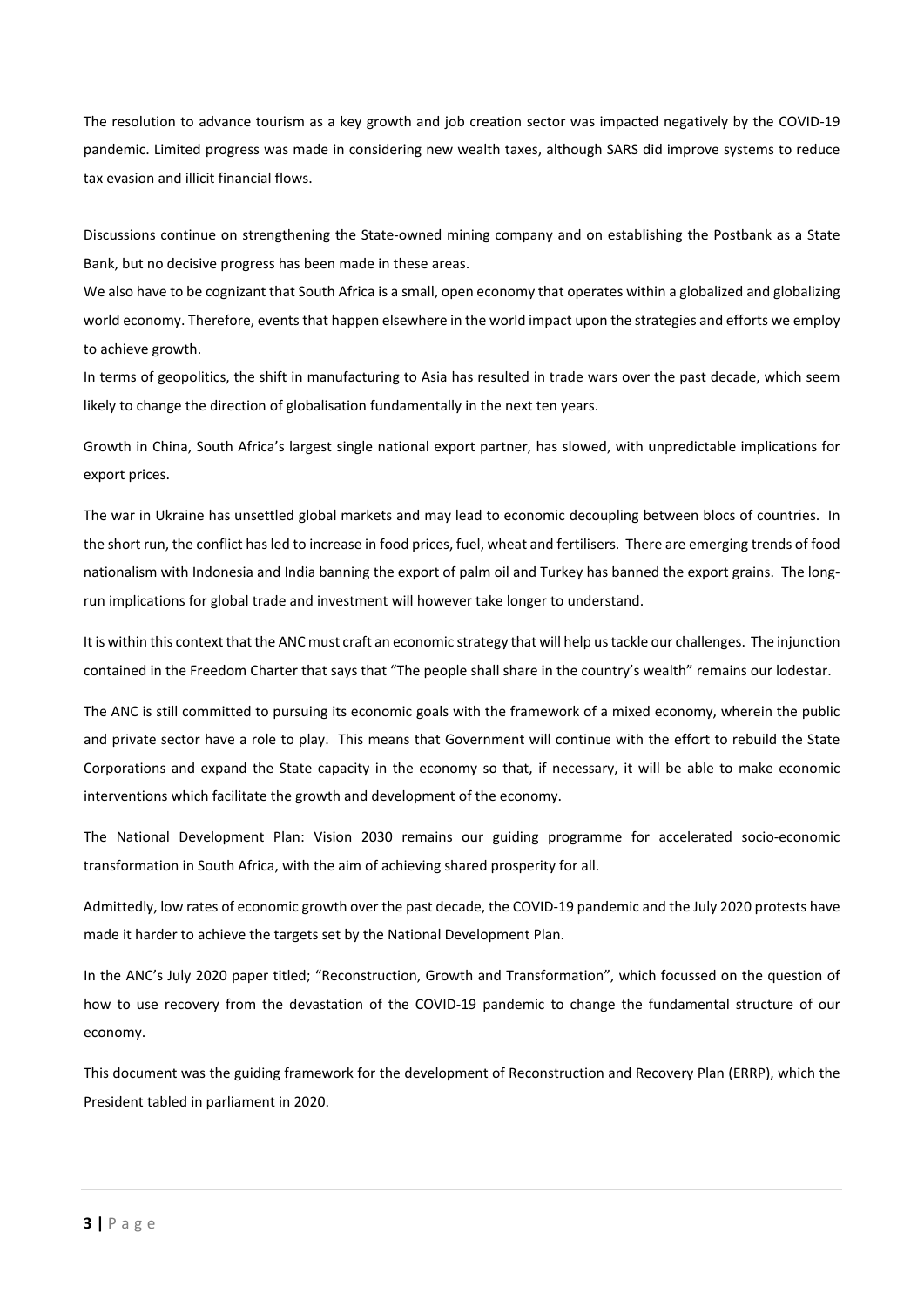The ERRP was negotiated between government, business, labour and community representatives. The objective was to build consensus around the reform interventions required to re-ignite growth, investment and job creation. Specifically, the ERRP focused on the following areas of intervention:

- Aggressive infrastructure investment;
- Employment orientated strategic localization, reindustrialization and export promotion;
- Energy security;
- Support for tourism recovery and growth;
- Gender equality and economic inclusion of women and youth:
- Green economy interventions;
- Mass public employment interventions;
- Strengthening food security; and
- Macro-economic interventions

In drafting this document, there was a recognition of the need for new proposals that should build on the foundation established among social partners in the development and implementation of the ERRP.

Macroeconomic policies must be designed to achieve sustained and inclusive growth. It is through such inclusive growth that the structural transformation of the economy will be achieved, and in turn, it is through the structural transformation of the economy that sustained inclusive growth will be achieved. This will enable the mobilisation of more resources for investment in infrastructure and the provision of basic services; it will enable growing investment in townships and villages; and it will enable the upgrading of roads, bridges, school infrastructure and hospitals and clinics. The result will be to achieve both higher levels of employment for those involved in such projects and improved service delivery, leading to a better life for all.

We are of the view that going forward, the process should be more explicit about the trade-offs, timeframes, contributions and sacrifices to be made by specific constituencies towards rebuilding the economy. Mechanisms to ensure accountability for non-delivery on the commitments made must also be put in place.

Overall, the ANC's strategy for structural transformation and rapidly accelerated and inclusive economic growth is built on the following pillars:

- Structural reforms of network industries to facilitate expanded investment in sectors such as electricity, telecoms, water, rail, and road infrastructure;
- Strengthened industrial policy interventions using a range of instruments including development finance, public procurement, and linkages to key areas such as agriculture and energy;
- Macroeconomic stability to be achieved through policies to accelerate economic growth as well as through careful management of expenditure and taxation, as well as balanced and effective monetary policy;
- Closer coordination between government and social partners, with the aim of accelerating job creation by lifting investment levels from current levels of around 15% of GDP to the NDP's target of 25% to 30% of GDP; and